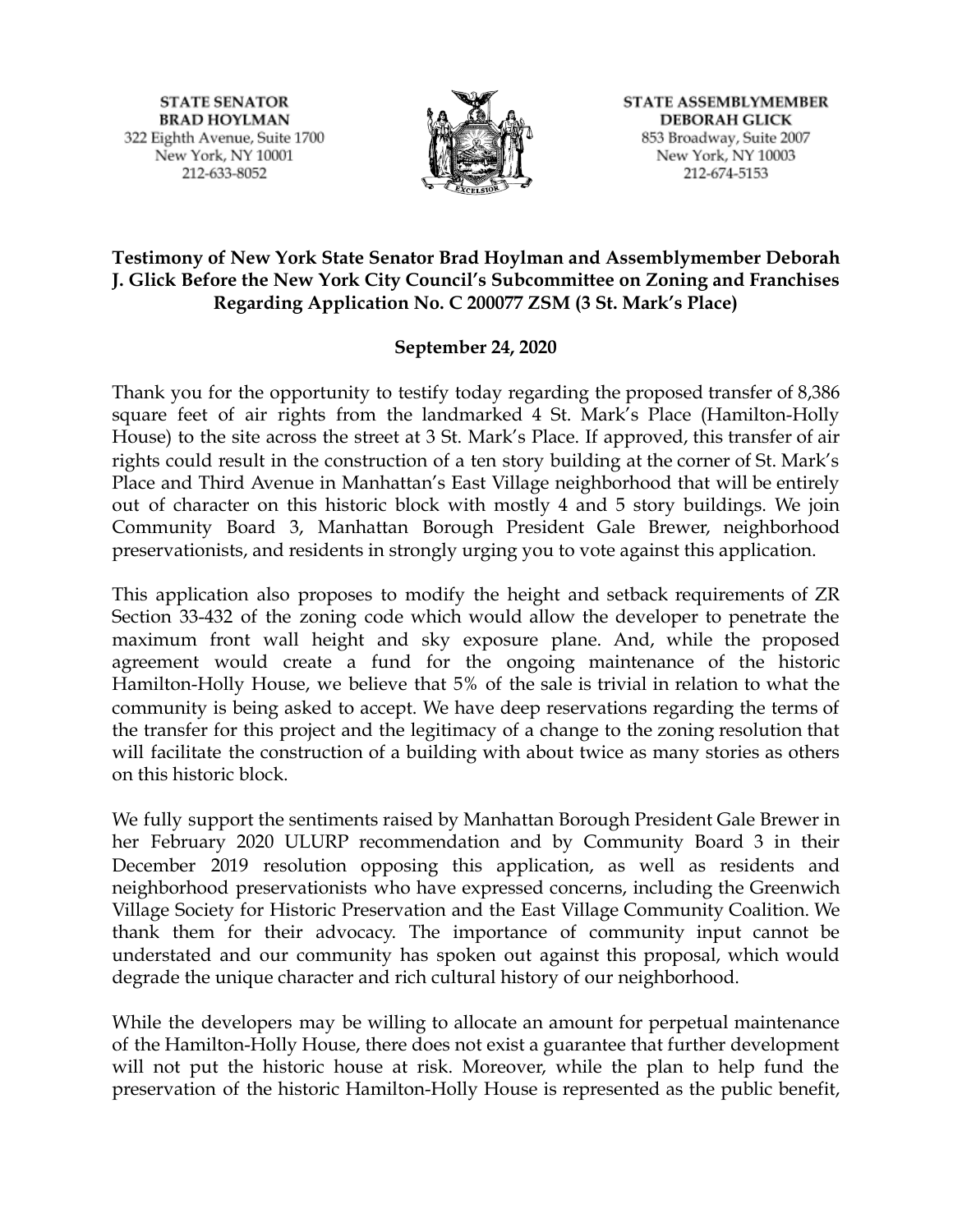it does not account for the broader context of this neighborhood whose unique character is constantly threatened by development pressures.

In recent years, this neighborhood has been impacted by zoning changes that are leading to the overdevelopment of office space and taller buildings that are out of context within this historic area. If the Council approves the developer's wish to transfer air rights to build a tall structure at the entrance to this historic street, it could inspire further out-of-context development on St. Mark's Place.

Even without the additional square footage that would be awarded if this air-rights transfer is approved, at 42,000 square feet, 3 St. Mark's Place will still be significantly larger than the surrounding buildings. This will already be a tall building for the block, and approving the transfer of air rights would allow an even taller and more out of context building to be built.

We always have reservations with projects that are approved contingent upon an air rights transfer in exchange for the restoration or improvement of a notable building. Historic buildings are frequently purchased and improved within the bounds of LPC regulations without the need for a community to accept a taller structure. Furthermore, we do not want to create precedents that would encourage developers to use air-rights transfers, as rare as they may be, to build taller structures that siphon light and air from historic, low-rise neighborhoods.

At a time when the commercial office market is in a pronounced downturn in New York City and throughout the country because of the COVID-19 pandemic, we feel that a zoning text amendment creating new office space of this size is unwise. In other ULURPs involving a transfer of development rights predicated on real estate market trends which seemed attractive at the time, we have found that the shifting economic realities look less attractive to developers who then invoke alternative options and obviate the concessions made for local communities. We are concerned something similar can happen here.

The Hamilton-Holly House should be preserved on merit for being a notable structure in our community that represents an important part of New York City history, not necessarily because a sale of air-rights made that possible. For these reasons we ask that you vote against this application. Thank you.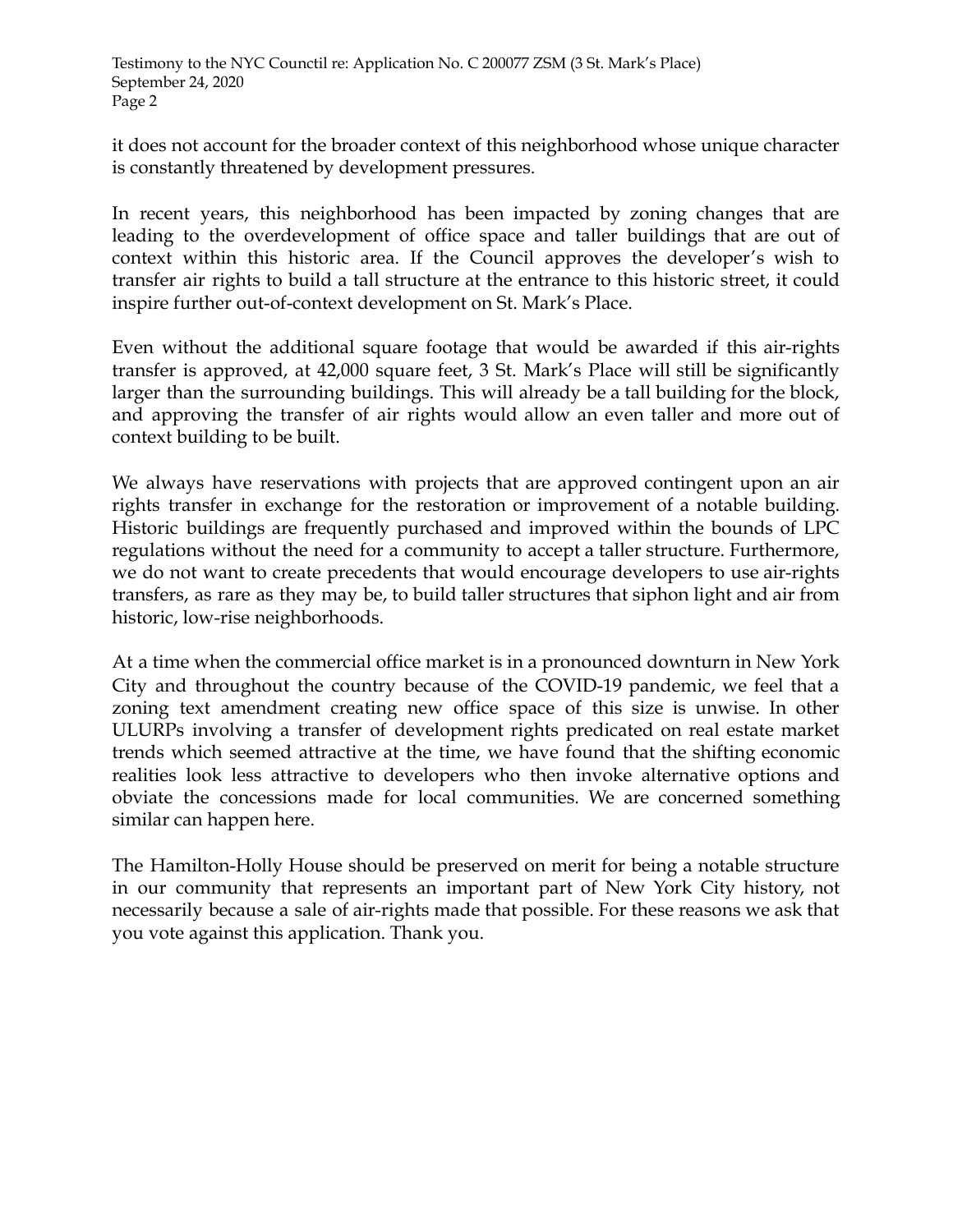### **NEW YORK CITY COUNCIL – LAND USE COMMITTEE**

**September 24, 2020**

#### **Air Rights and Construction of High Rise Tower at 3 St. Mark's Place, NYC 10003**

**Kathleen Wakeham kwsw@att.net 325 East 12th Street Apt. 5B NYC 10003**

My name is Kathleen Wakeham of the Metropolitan Council on Housing. I am a rent stabilized tenant who has lived in the East Village since 1973. Because I am aware of the needs and character of our community, I ask -- Please do not approve air rights or any other concessions for the proposed high rise at 3 St. Mark's Place.

As we know, over 24 million New Yorkers have died from COVID-19. Over a million have lost jobs and another million are facing eviction because of inability to pay rent. In these times, our community does not need another high rise tower. This proposed tower will not provide employment because many are working from home if they are not already unemployed. The changing face of the world of work demonstrates that high rise office space is something of the past, not the future. It will not provide needed affordable housing. Rather, it will only increase the vacancy rate to over 5 percent because very few, if any, can afford rents in a high rise tower. The benchmark of 5 percent by HPD's Housing Vacancy Survey may end rent stabilization. The Survey is to be issued in 2021 pending legislation in Albany.

Also, this construction will drastically impact our neighborhood. It will be an erection of the grim reaper over the demise of the East Village.

Please do not approve air rights or any other concessions for the proposed high rise tower at 3 St. Mark's Place.

Thank you.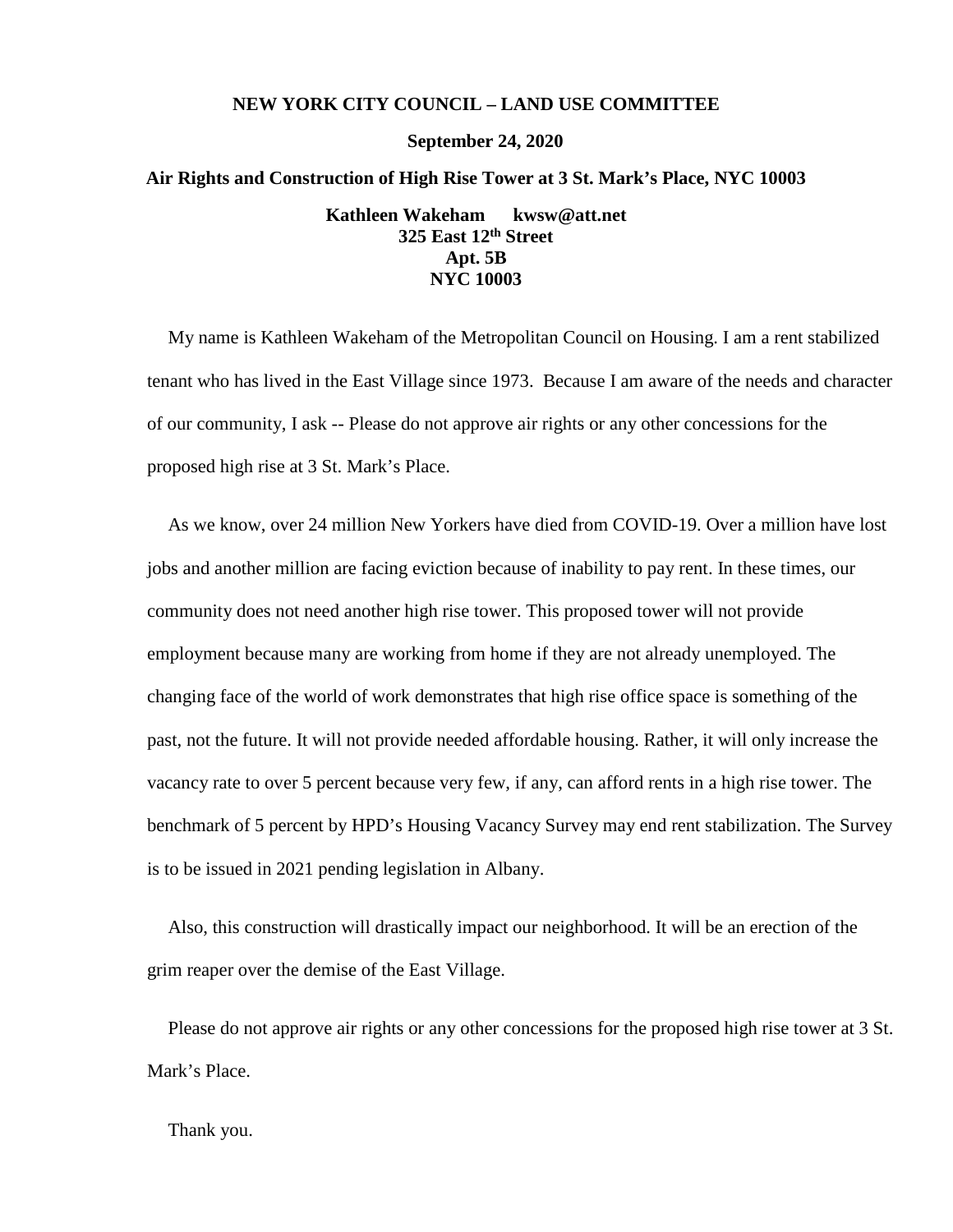### **John B. Senter 115 East 9thStreet New York, NY 10003-5421**

**Testimony (Complete Written Version) re LU 0680-2020, Application No. C 200077 ZSM (3 St. Mark's Place)** *Application for a special permit pursuant to Section 74-79 of the Zoning Resolution.*

To: NYC Council Subcommittee on Zoning and Franchises

September 24, 2020

Dear Chair Moya and Members of the Subcommittee:

My name is John Senter. For more than 25 years, I have lived on East  $9<sup>th</sup>$  Street – one block from 3 St. Mark's Place.

I am **OPPOSED** to the sale and transfer of air rights on St. Mark's Place from number 4 to number 3. I urge this subcommittee, the full Committee on Land Use, and the entire City Council to concur with the recommendations from Community Board 3 (unanimous), Manhattan Borough President Gale Brewer, and – in their testimony to the NY City Planning Commission – Councilwoman Carlina Rivera, NYS Assembly Member Deborah Glick, and NYS Senator Brad Hoylman: **DENY** this application.

Well before the pandemic hit New York, this application began making its way through ULURP. I and many of my neighbors have been speaking out against it at every step. Our view has NOT changed as a result of the pandemic; nothing the applicant says today will convince us otherwise.

We believe that it will be bad enough that the East Village gets yet another large commercial office building. While rampant out-of-place commercial development continues from Union Square south to Astor Place, numerous nearby storefronts remain vacant. I walked along Third Avenue last Monday afternoon, September 21<sup>st</sup>; in just 6 short blocks, from 14<sup>th</sup> Street to St. Mark's Place, I counted 15 vacant storefronts. At least 3 of the storefronts are extremely large or corner block spaces; one of those – until recently – was a chain drug store. Furthermore, the basement and first floor commercial spaces at 4 St. Mark's Place (the source property for the proposed transfer of air rights) appeared vacant.

New York City has many serious problems and challenges right now. Catering to two private, speculative real estate developers and to their multi-million-dollar private financial transactions should not take place.

Regrettably, the de Blasio administration and its agencies too often have shown a lack of vision and imagination to the land use, zoning, and landmark protection needs of our community. Often, they seem tone-deaf to community voices. I have heard too much of *we've held 'x' number of town halls* on this or that matter; it is meaningless when the administration reluctantly listens but does not act, or flatly refuses to listen. We residents NEED the New York City Council – every member – to stand with and for us. Start by DENYING this application.

We NEED better zoning and landmark protections here, NOT an annex to the "Death Star" at 51 Astor Place. Little can be done to control "as-of-right" projects. We are resigned to that, but I sincerely ask the developer merely to make a functional and beautiful building without trying to game the Zoning Resolution.

Do not just show us a generic as-of-right massing model and say: *Well, this is what we "can" do*. Be creative and resourceful within the limits of the resolution and the site. It CAN be done,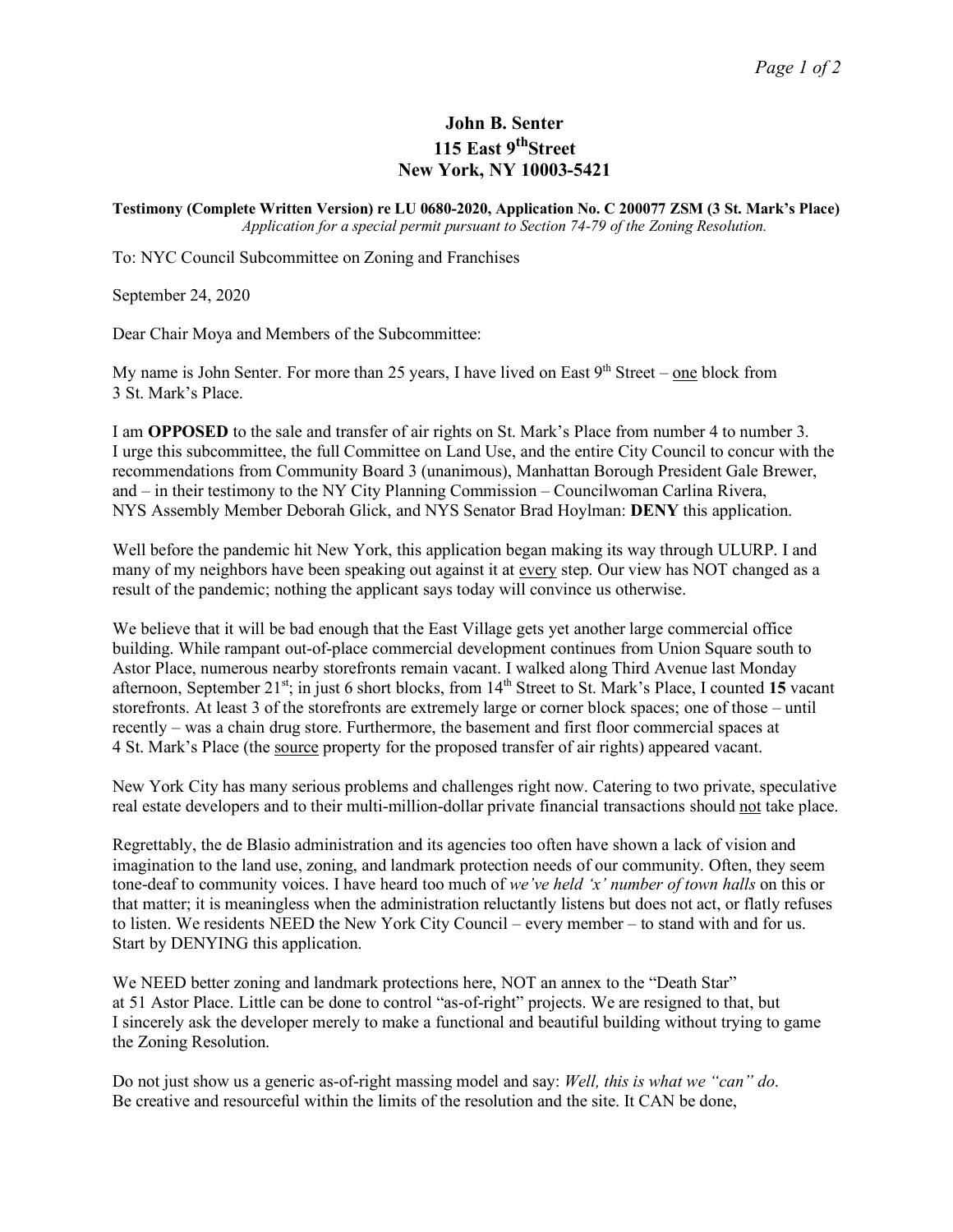and I saw evidence of that yesterday afternoon in a presentation of some sensitive and beautiful renderings for a different project.

To ADD another 8,386 sq. ft., by a transfer of air rights, to a strictly commercial office building planned for 3 St. Mark's Place, is WRONG.

REEC's proposal reeks.

Simply put, this proposal is about speculation and greed. The developer already has spent thousands of dollars to lobby officials to support an unnecessary give-away from the public for a private, multi-million-dollar real estate deal.

Section 74-79 of the Zoning Resolution is important, but NOT appropriate in this case.

We DO NOT need to increase an already high FAR from 6.0 to 7.2.

The developer claims that with the air rights transfer, his new building will better "fit in" with other nearby buildings. I challenge this notion as flawed and incomplete. Several of the buildings the developer wishes to "fit in with" are oversized from the use – and abuse – of the "community facilities" bonus section of NYC's Zoning Resolution. A rendering from the west side of Third Avenue, between St. Mark's Place and 9<sup>th</sup> Street, looking southeast, would show the proposed new tower looming over low-rise buildings lining the south side of St. Mark's Place. Furthermore, this applicant's proposal does NOT provide any of the PUBLIC benefits that those "community facilities" buildings supposedly do.

I am NOT "anti-development." I am FOR reasonable and appropriate development. In this neighborhood, we do not need more roof terraces and roof "amenities" on private commercial office buildings. We do not need more commercial office space with floors 15 to 16 feet high.

I truly appreciate the historic repairs and renovations that the corporate owners have made at the landmarked Hamilton-Holly House. However, the promise of a continuing maintenance plan in exchange for a transfer of air rights is not enough. Two private developers – NOT the public – would reap the benefits resulting from approving this application.

I had the good fortune to work on the crew of the Broadway production of "Hamilton: An American Musical." I learned about "Eliza" Hamilton, who, with two of her children, lived at 4 St. Mark's Place for 9 years. She truly was a remarkable woman. Her former home is part of our community's rich cultural history. Eliza helped to found the first private orphanage in New York City, and it is still in operation! Of course, I cannot put words into her mouth; but if Eliza were alive today, I believe she would reject the proposal – unless it were for an orphanage. This proposal will not benefit an orphanage; please **DENY this application to sell and transfer air rights on St. Mark's Place.**

> Sincerely, *John B. Senter*